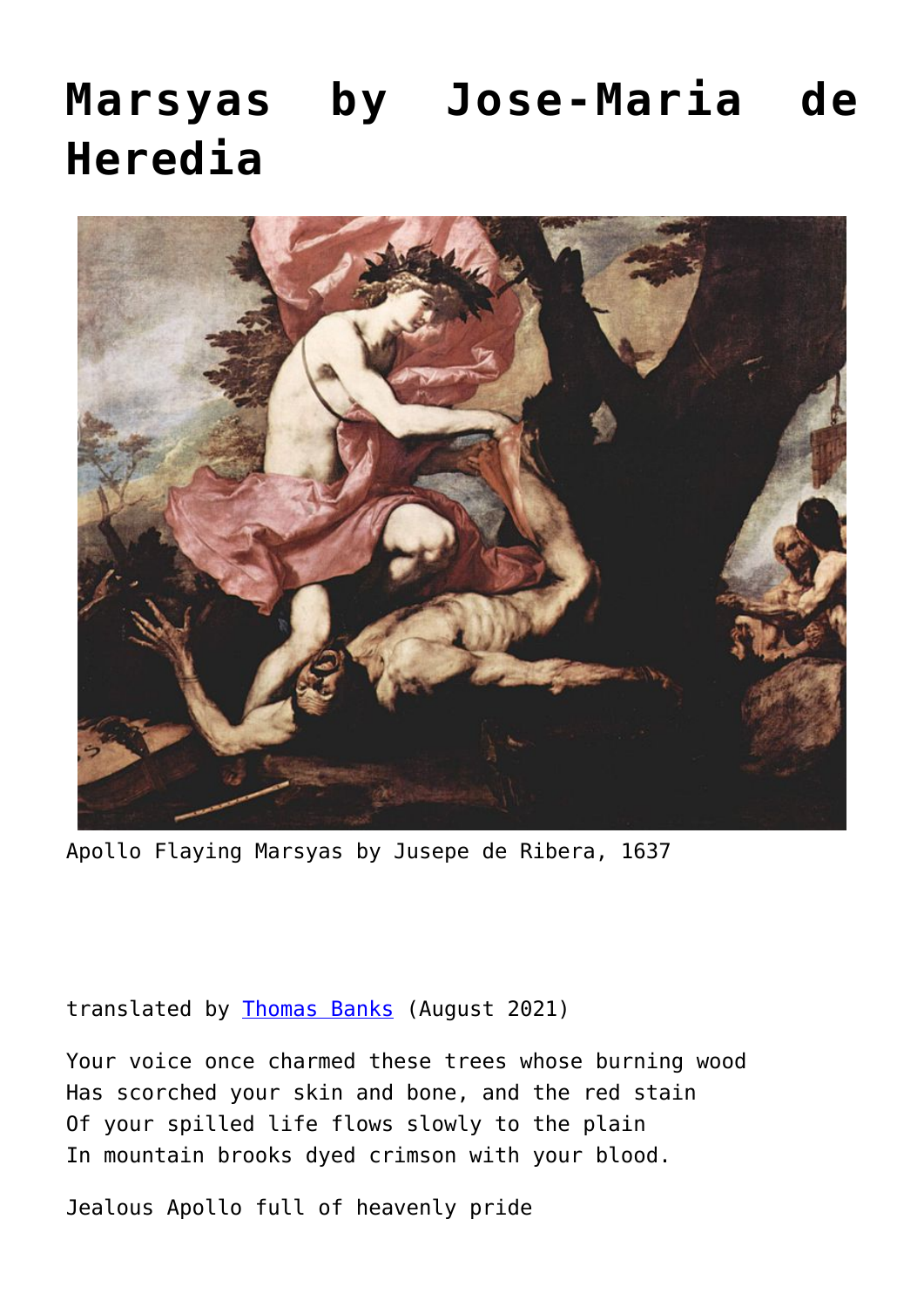With iron rod shattered your reeds that long Made lions peaceful and taught birds their song: With Phrygia's singer Phrygian song has died.

Nothing remains of you except the dry Remnant of flesh Apollo in his hate Left on a yew-branch hanging; No pained cry Or tender gift of song opposed your fate.

Your flute is heard no more; hung on the trees Your flayed skin is the plaything of the breeze.

## Marsyas

Les pins du bois natal que charmait ton haleine N'ont pas brûlé ta chair, ô malheureux ! Tes os Sont dissous, et ton sang s'écoule avec les eaux Que les monts de Phrygie épanchent vers la plaine.

Le jaloux Citharède, orgueil du ciel hellène, De son plectre de fer a brisé tes roseaux Qui, domptant les lions, enseignaient les oiseaux ; Il ne reste plus rien du chanteur de Célène.

Rien qu'un lambeau sanglant qui flotte au tronc de l'if Auquel on l'a lié pour l'écorcher tout vif. Ô Dieu cruel ! Ô cris ! Voix lamentable et tendre !

Non, vous n'entendrez plus, sous un doigt trop savant, La flûte soupirer aux rives du Méandre… Car la peau du Satyre est le jouet du vent.

## [Table of Contents](https://www.newenglishreview.org/)

 $\overline{\phantom{a}}$  ,  $\overline{\phantom{a}}$  ,  $\overline{\phantom{a}}$  ,  $\overline{\phantom{a}}$  ,  $\overline{\phantom{a}}$  ,  $\overline{\phantom{a}}$  ,  $\overline{\phantom{a}}$  ,  $\overline{\phantom{a}}$  ,  $\overline{\phantom{a}}$  ,  $\overline{\phantom{a}}$  ,  $\overline{\phantom{a}}$  ,  $\overline{\phantom{a}}$  ,  $\overline{\phantom{a}}$  ,  $\overline{\phantom{a}}$  ,  $\overline{\phantom{a}}$  ,  $\overline{\phantom{a}}$ 

Thomas Banks has taught literature and Latin for many years in Idaho, Montana, and North Carolina, where he currently lives. Other writings of his have appeared in *First Things* and